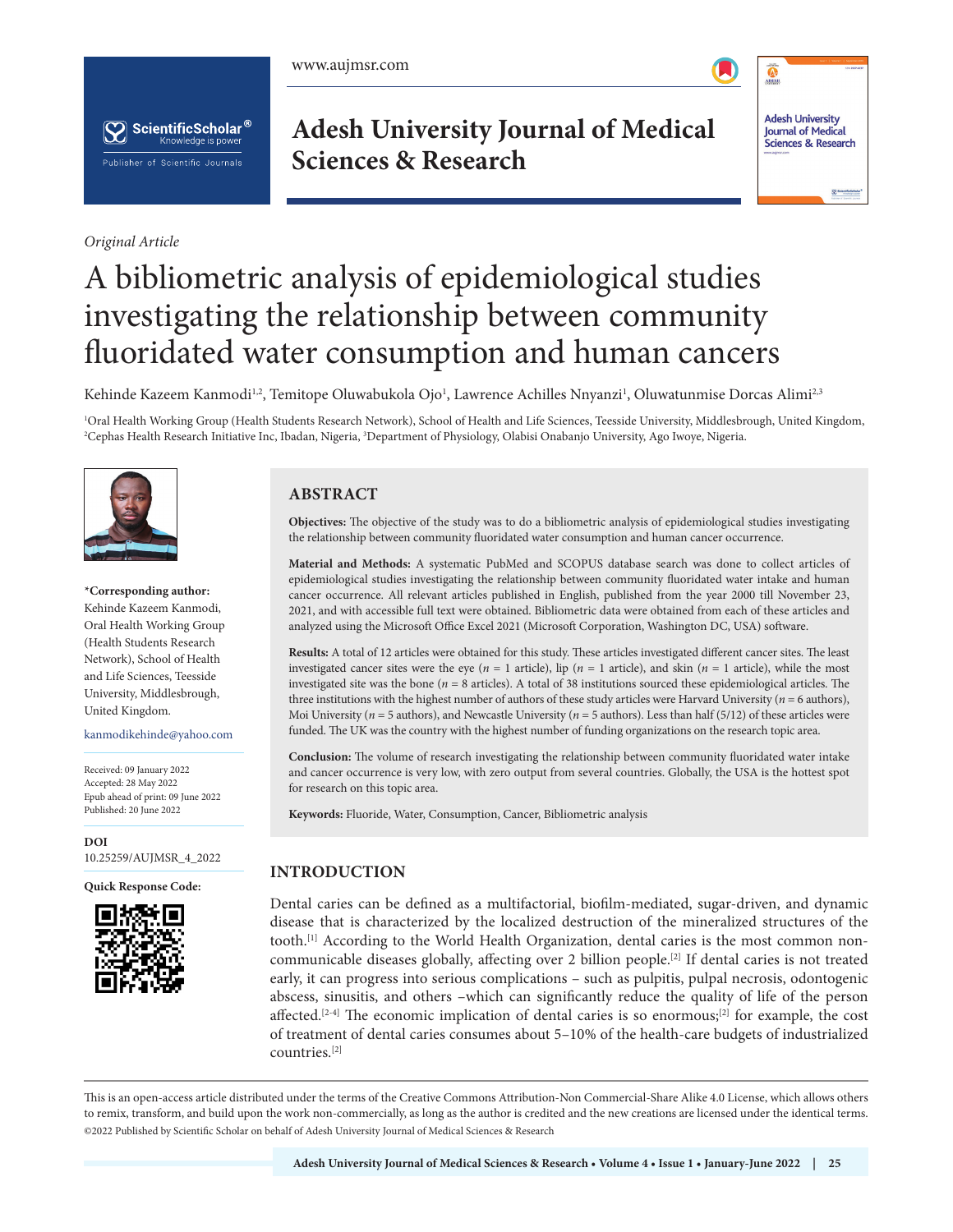As part of dental public health protection strategy, community water fluoridation has been used to significantly reduce the burden of dental caries across populations.<sup>[5,6]</sup> The history of water fluoridation can be traced to Colorado Springs, Colorado, in 1901, when Dr. Frederick McKay – a fresh dental graduate – discovered "mysterious" brown stains in the teeth and decided to investigate the cause.[7] In his research journey, Dr. McKay met Dr. G.V. Black – a renowned American dentist – in 1909 who agreed to collaborate with him in tracing the root cause of the brown teeth stains among Colorado people.<sup>[8]</sup> Together, they discovered that those teeth with "mysterious" brown stains were highly resistant to dental caries.[8] Thereafter, there arose a growing interest, in the scientific communities, concerning the phenomenon discovered by McKay and Black.<sup>[8]</sup> Eventually, in 1931, McKay discovered that those brown dental stains – dental fluorosis – occurred due to high fluoride levels in drinking water.[8] In the late 1930s, Dr. H. Trendley Dean – a researcher at the National Institute of Health (USA) – and his staffers discovered that a fluoride concentration of 1.0 part per million rarely cause dental fluorosis.<sup>[8]</sup> By 1945 - the year when the World War II ended – the first trial of the effectiveness of community water fluoridation programs in dental caries prevention began in Grand Rapids, Michigan.<sup>[8]</sup> The Grand Rapids water fluoridation project took 15 years, and from the project, it was proven that the fluoridated water consumption reduced the caries rate in children living in Grand Rapids by 60%.[8]

Since the Grand Rapids discovery, may cities in the US, as well as several other places in the world, have incorporated community water fluoridation into their dental public health programs.[8]

In 1999, the Center of Disease Control and Prevention regarded community water fluoridation as one of the 10 greatest achievements in public health in the 20<sup>th</sup> century due to the huge successes, it has recorded in the reduction of the global disease burden of dental caries.<sup>[6]</sup>

However, there have been a lot of controversies and debates regarding the safety profile of fluoridated water.[9] For example, there is an ongoing debate in the scientific community about the role of fluoridated water in cancer development in humans; and different epidemiological studies had been conducted to establish or refute this relationship.[10-22] While some studies reported no relationship between fluoridated water consumption and cancer occurrence, others reported a direct or an inverse relationship between them.<sup>[10-22]</sup>

Despite the significant quantity of epidemiological studies that had investigated the relationships between community water fluoridation and human cancers, no known study has the quantity of the existing epidemiological evidence. Therefore, there is a need for a bibliometric analysis of these studies. A bibliometric analysis is a kind of research which seeks to statistically measure the impact of research publications and the researchers or organizations investigating a topic area of interest.[23-29] Through bibliometric analysis, research hotspots and the trend of productivity on a research topic area can be evaluated.<sup>[30]</sup>

# **Aim**

This study aims to do a bibliometric analysis of epidemiological studies investigating the relationship between fluoridated water consumption and cancer occurrence in humans.

# **MATERIAL AND METHODS**

#### **Study type**

This study was a bibliometric analysis of epidemiological research articles investigating the associations between community fluoridated water intake and cancer occurrence.

#### **Search strategy**

Between November 23, 2021, and November 30, 2021, an online filtered electronic search of English literature published from the year 2000 to October 2021, on community fluoridated water intake and cancer was conducted. The search was done on the PubMed and SCOPUS databases using these search terms: "Fluoride" and "cancer" [Table 1].

#### **Article selection**

The database search yielded 1299 publications (PubMed = 308 and SCOPUS = 991). All the titles and abstracts for articles of the 1299 publications were screened for relevance based on the selection criteria [Table 2], of which 1277 (PubMed = 293 and SCOPUS = 986) were excluded from the study, leaving 20 articles (PubMed = 15 and SCOPUS = 5) for full-text screening. After full-text screening, only 15 (PubMed = 12 and SCOPUS = 3) epidemiological studies were obtained. All the included articles obtained from SCOPUS database (*n* = 3) were duplicates of 12 included articles obtained from

| <b>Table 1:</b> Online databases with search strategies. |                                                                                                                                                                                                                                        |             |  |
|----------------------------------------------------------|----------------------------------------------------------------------------------------------------------------------------------------------------------------------------------------------------------------------------------------|-------------|--|
| Database                                                 | Search strategy                                                                                                                                                                                                                        | <b>Hits</b> |  |
| PubMed                                                   | (Fluoride[Title/Abstract]) AND<br>(Cancer[Title/Abstract])<br>Filters – from 2000 to October 2021; journal<br>article; English                                                                                                         | 308         |  |
| <b>SCOPUS</b>                                            | (TITLE-ABS-KEY (fluoride) AND<br>TITLE-ABS-KEY (cancer)) AND<br>PUBYEAR>1999 AND PUBYEAR<2022<br>AND (LIMIT-TO (OA, "all")) AND<br>(LIMIT-TO (DOCTYPE, "ar")) AND<br>(LIMIT-TO (LANGUAGE, "English")) AND<br>(LIMIT-TO (SRCTYPE, "j")) | 991         |  |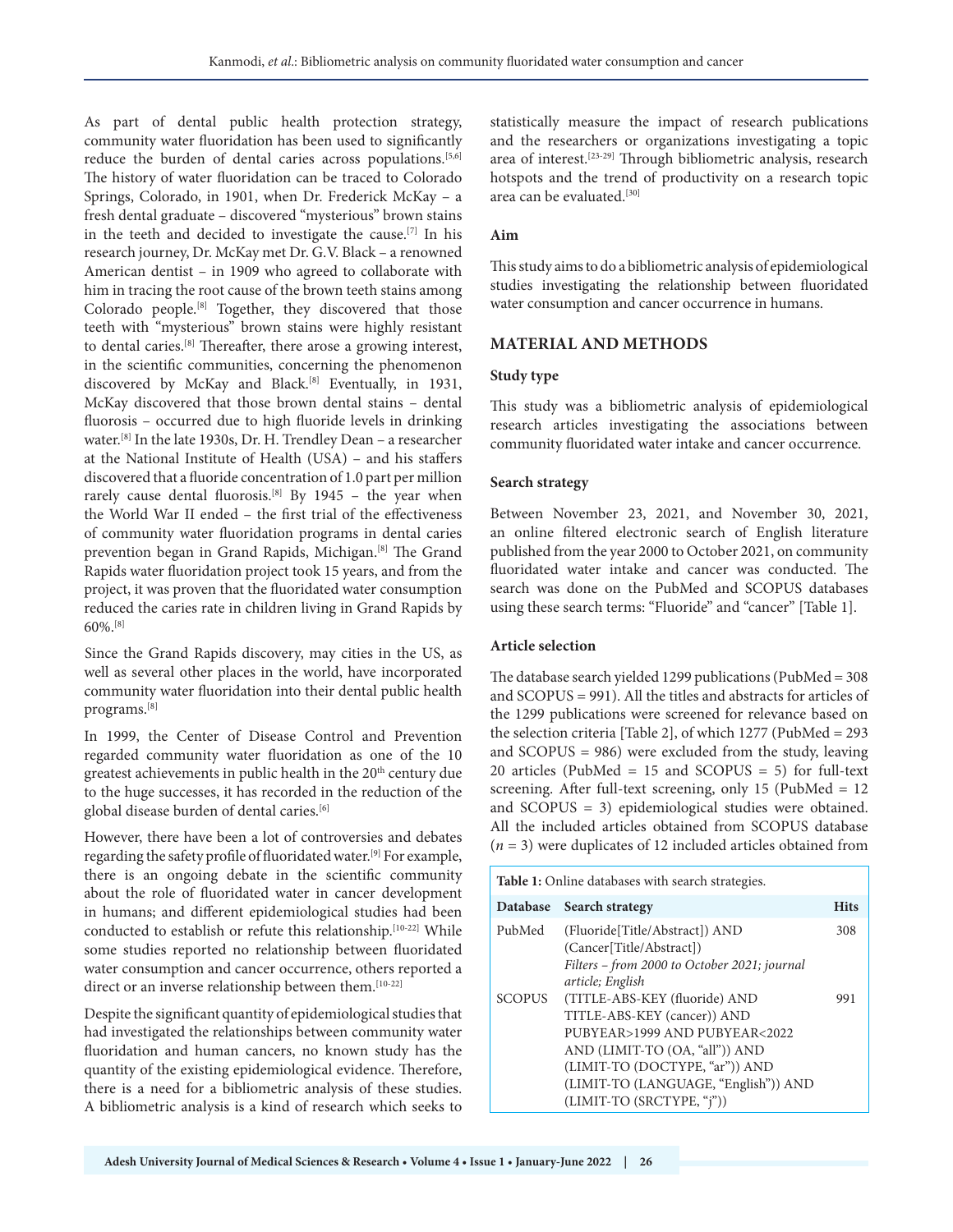PubMed. After deduplication, only 12 articles were included in this study for analysis.

# **Data extraction**

Bibliometric data were obtained manually by two reviewers (KKK and TOO) from the included articles using a data extraction sheet developed by the authors using the information obtained from existing bibliometric analysis.[23-30] This sheet obtained information concerning the following:

- Authors names
- Country and institutional affiliation of the authors
- Total publications of the authors, institutions, and countries
- Studied cancer types
- Funding sources.

#### **Table 2:** Criteria for the selection of included articles. **Inclusion criteria Exclusion criteria** Peer-reviewed original articles Thesis, conference papers, editorials, letters, commentaries, review articles, books, book chapters, etc. Articles published within the past 20.83 years (2000–2021 [October]) Articles published from 1999 downward Articles written in English Articles written in German, French, Spanish, Chinese, and other non-English languages Epidemiological studies Articles that focused on other fluoride sources such

as dentifrice (toothpaste), mouth wash, dental varnishes, and other fluoride-containing solutions used in patient care.

accessible

Articles whose full texts are not

that were primarily written on cancer occurrence and community fluoridated water

Articles with accessible full texts

# **Data analysis**

Extracted data were analyzed using the Microsoft Office Excel 2021 (Microsoft Corporation, Washington DC, USA) software. Descriptive statistics were used to describe the findings obtained. Results were presented in texts, tables, and charts.

# **RESULTS**

In the SCOPUS and PubMed databases, only 12 epidemiological articles on the topic area of interest (i.e., epidemiological studies investigating the relationship between community fluoridated water intake and cancer occurrence) were written in English, with accessible full text, and published between 2000 and November 23, 2021. These articles were authored by a total of 70 authors [Appendix 1].

# **Trend analysis**

Figure 1 shows the trend analysis of the included epidemiological articles by year. Not all years had an article published on the research topic area. The years with the highest outputs were 2014 (*n* = 2) and 2019 (*n* = 2).

### **Authorship by country**

A total of 11 countries sourced these articles. The USA (*n* = 27 authors), the UK ( $n = 12$  authors), and Kenya ( $n = 9$  authors) were the top three countries with the highest number of researchers investigating the relationship between community fluoridated water intake and cancer occurrence. However, only the USA has more than 1 article on such [Table 3].

# **Authorship by institution**

A total of 38 institutions sourced these epidemiological articles. All the institutions produced just one article except for Harvard University which had two articles. The three



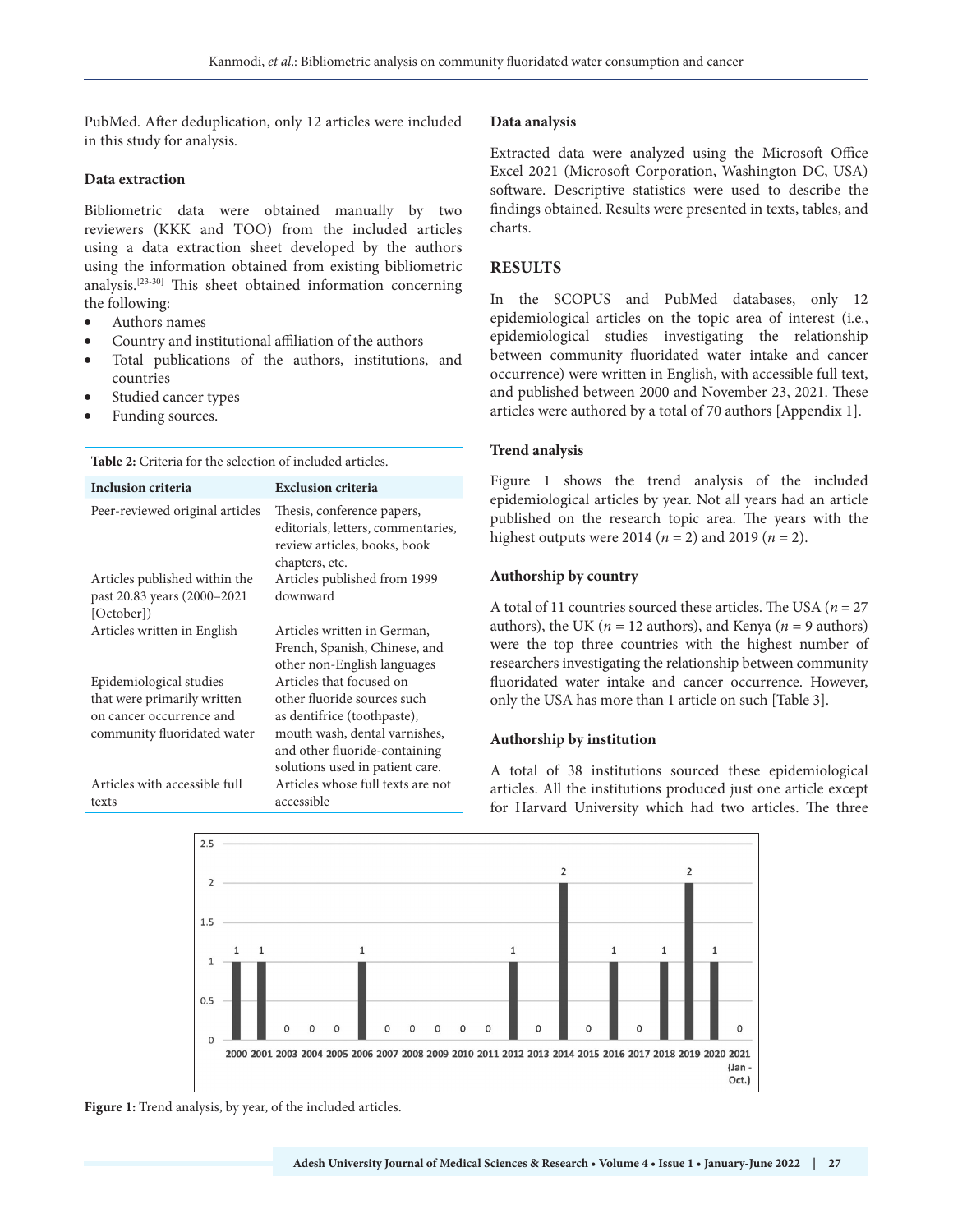| Country                                                                 | <b>Total number of</b><br>authors per country | Total number of<br>articles per country* |
|-------------------------------------------------------------------------|-----------------------------------------------|------------------------------------------|
| Taiwan                                                                  | 4                                             |                                          |
| Japan                                                                   | 3                                             |                                          |
| UK                                                                      | 12                                            |                                          |
| Spain                                                                   | 1                                             |                                          |
| <b>USA</b>                                                              | 27                                            | 6                                        |
| India                                                                   | 3                                             |                                          |
| Canada                                                                  | 2                                             |                                          |
| Turkey                                                                  | 5                                             |                                          |
| Kenya                                                                   | 9                                             |                                          |
| France                                                                  | 4                                             |                                          |
| South Korea                                                             |                                               |                                          |
| *Some authors have more than 1 country affiliation: *some articles have |                                               |                                          |

Some authors have more than 1 country affiliation; \*some articles have multiple country affiliation

institutions with the highest number of authors of these study articles were Harvard University (*n* = 6 authors), Moi University ( $n = 5$  authors), and Newcastle University ( $n = 5$ authors) [Table 4].

### **Cancer types**

These articles investigated different cancer sites. The least investigated cancer sites were the eye  $(n = 1 \text{ article})$ , lip ( $n = 1$  article), and skin ( $n = 1$  article), while the most investigated site was the bone ( $n = 8$  articles) [Table 5]. Only three articles investigated all cancer sites.

#### **Journals**

Table 6 shows the list of journals where these articles were published. All these articles were published in 11 journals, of which only five have cancer in their journal titles. *Cancer Causes and Control* journal was the only journal with more than one of these articles.

# **Funding**

Less than half (5/12) of these articles were funded [Figure 2]. [Table 7] shows the information regarding the external funding sources (grants) of these articles. The UK was the country with the highest number of funding organizations on the research topic area. None of these funding organizations are situated in the African, Australian, or South American continent.

# **DISCUSSION**

The findings obtained in this study are noteworthy. The volume of epidemiological studies investigating the relationship between community fluoridated water intake and cancer occurrence, published within the past two decades, is very minute compared to that recorded concerning

| Table 4: List of institutions involved in the included studies.                   |                |                 |  |
|-----------------------------------------------------------------------------------|----------------|-----------------|--|
| <b>Affiliations</b>                                                               | Authors*       | <b>Articles</b> |  |
| Taiwan                                                                            |                |                 |  |
| Kaohsiung Medical College                                                         | 4              | 1               |  |
| Japan                                                                             |                |                 |  |
| University of Tokyo                                                               | 1              | 1               |  |
| Okinawa Dental Clinic                                                             | 1              | 1               |  |
| Smon Medical Center                                                               | 1              | 1               |  |
| UK                                                                                |                |                 |  |
| Newcastle University                                                              | 5              | 1               |  |
| University of Leeds                                                               | 4              | 1               |  |
| University of Oxford                                                              | 3              | 1               |  |
| Spain                                                                             |                |                 |  |
| Andalusian Health Service                                                         | 1              | 1               |  |
| India                                                                             |                |                 |  |
| Pandit Bhagwat Dayal Sharma Post                                                  | 3              | 1               |  |
| Graduate Institute of Medical Sciences                                            |                |                 |  |
| Canada                                                                            |                |                 |  |
| Institut national de santé publique du                                            | 2              | 1               |  |
| Québec                                                                            |                |                 |  |
| Université de Montréal                                                            | 1              | 1               |  |
| CSSS de Bordeaux - Cartierville - Saint                                           | 1              | 1               |  |
| Laurent                                                                           |                |                 |  |
| Turkey                                                                            |                |                 |  |
| Marmara University                                                                | 4              | 1               |  |
| Trakya University                                                                 | 1              | 1               |  |
| Kenya                                                                             |                |                 |  |
| Moi University                                                                    | 5              | 1               |  |
| Academic Model Providing Access to                                                | 2              | 1               |  |
| Healthcare                                                                        |                |                 |  |
| University of Eldoret                                                             | 2              | 1               |  |
| France                                                                            |                |                 |  |
| International Agency for Research on                                              | 4              | 1               |  |
| Cancer                                                                            |                |                 |  |
| South Korea                                                                       |                |                 |  |
| Seoul National University                                                         | 1              | 1               |  |
| USA                                                                               |                |                 |  |
| University of Pittsburg                                                           | 1              | 1               |  |
| Stony Brook University                                                            | 3              | 1               |  |
| Harvard University                                                                | 6              | 2               |  |
| Children's Hospital                                                               | 1              | 1               |  |
| Beth Israel Deaconess Medical Center<br>Texas Department of State Health Services | $\overline{c}$ | $\mathbf 1$     |  |
| Wake Forest University                                                            | 3<br>1         | 1<br>1          |  |
| <b>Boston University</b>                                                          | 1              | 1               |  |
| University of North Carolina at Chapel Hill                                       | 2              | 1               |  |
| National Cancer Institute                                                         | 1              | 1               |  |
| University of Chicago                                                             | 1              | 1               |  |
| Massachusetts General Hospital                                                    | 1              | 1               |  |
| University of Florida                                                             | 1              | 1               |  |
| Rush Presbyterian and St. Luke's Medical                                          | 1              | 1               |  |
| Center                                                                            |                |                 |  |
| University of California                                                          | 1              | 1               |  |
| Nebraska Health System                                                            | 1              | 1               |  |
| The Cleveland Clinic Foundation                                                   | 1              | 1               |  |
| Creighton University                                                              | 1              | 1               |  |
| University of Kansas Medical Center                                               | 1              | 1               |  |
| *Some authors have more than 1 institutional affiliation                          |                |                 |  |
|                                                                                   |                |                 |  |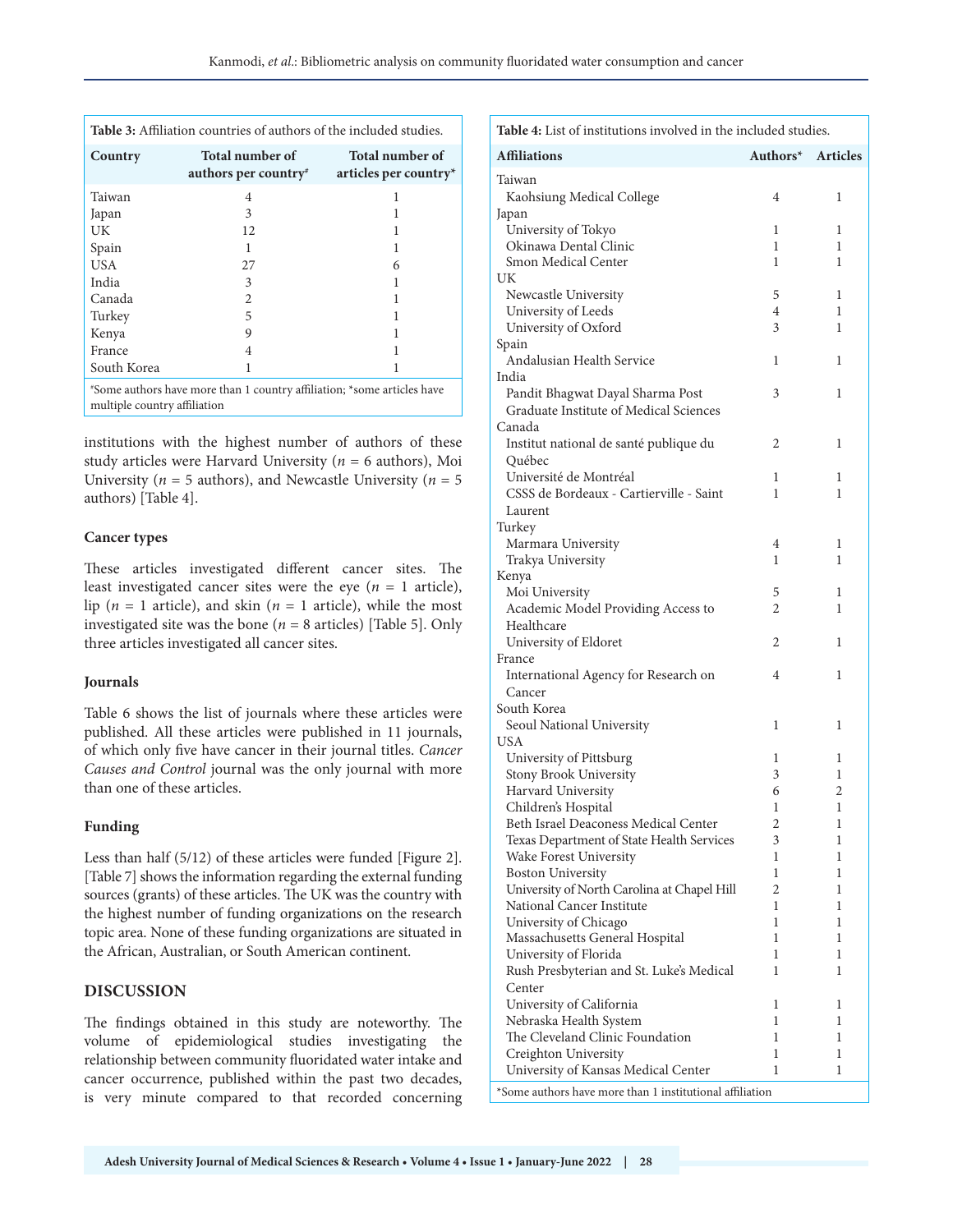| <b>Table 5:</b> The cancer types investigated by the articles.       |                        |                    |  |
|----------------------------------------------------------------------|------------------------|--------------------|--|
| <b>Cancer site</b>                                                   | Number of<br>articles* | <b>References</b>  |  |
| All sites                                                            | 3                      | [10, 11, 19]       |  |
| Digestive organs                                                     | 4                      | [10, 11, 20, 21]   |  |
| Respiratory organs                                                   | 4                      | [10, 11, 19, 20]   |  |
| Urinary organs                                                       | 4                      | [10, 11, 19, 20]   |  |
| Hormonal and/or                                                      | 4                      | [10, 11, 19, 20]   |  |
| reproductive organs                                                  |                        |                    |  |
| Bone                                                                 | 8                      | $[10,11,13-17,22]$ |  |
| Brain and nerves                                                     | 3                      | [10, 11, 15]       |  |
| Blood and lymph                                                      | 3                      | [11, 15, 19]       |  |
| Lip and skin                                                         |                        | $[11]$             |  |
| Eye cancer                                                           |                        | $[18]$             |  |
| $\cdots$ . The second contract $\cdots$ of $\cdots$<br>$\sim$ $\sim$ | $\sim$                 |                    |  |

\*Some articles investigated more than 1 cancer site



Figure 2: Funding status of the analyzed articles.

research on other cancer topics;[31-33] for example, the annual publication rate in cancer rehabilitation research is currently 136 articles per year.[33] Overall, this suggests that the level of global research interest on fluoridated water and cancer is low.

However, the country with the highest number of articles, authors, and institutions on the topic area is the USA. Furthermore, based on the number of articles per funding institutions, the USA is the home to the biggest funder of epidemiological studies on this topic area. This finding is consistent with that recorded concerning research in many other research topic areas.[25,31,33-37] The reason why the USA has dominated the research world may be due to the huge pot of funding its government apportion to research and development.[38]

It is also noteworthy that these studies investigated different cancer sites. However, the most investigated cancer site was the bone. The reason why majority of these studies focused on bone cancer may be because bone cancer is the most debated risk factor associated with fluoridated water consumption.[10,11,13-17,22]

This study has its limitations. First, only those articles written in English with accessible full text were included **Table 6:** List of journals where the articles were published.

| <b>Journal</b>                                    | <b>Total number</b><br>of articles |
|---------------------------------------------------|------------------------------------|
| Cancer Epidemiology, Biomarkers, and              |                                    |
| Prevention                                        |                                    |
| South Asian Journal of Cancer                     |                                    |
| Journal of Epidemiology                           |                                    |
| Environmental Research                            |                                    |
| International Journal of Epidemiology             |                                    |
| Cancer Epidemiology                               |                                    |
| Journal of Trace Elements in Medicine and Biology |                                    |
| International Journal of Cancer                   |                                    |
| Journal of Dental Research                        |                                    |
| Environmental Geochemistry and Health             |                                    |
| Cancer Causes and Control                         |                                    |

| <b>Table 7:</b> Sources of funding for the funded articles. |             |                  |  |
|-------------------------------------------------------------|-------------|------------------|--|
| <b>Funding organization</b>                                 | Country     | Articles funded* |  |
| National Institutes of Health                               | USA         | 3                |  |
| CDI Research Inc.                                           | US A        | 1                |  |
| International Agency for                                    | France      | 1                |  |
| Research on Cancer                                          |             |                  |  |
| European Commission                                         | Belgium     | 1                |  |
| Union for International                                     | Switzerland |                  |  |
| Cancer Control                                              |             |                  |  |
| Bone Cancer Research Trust                                  | UK          | 1                |  |
| National Institute of Health                                | UК          |                  |  |
| Research                                                    |             |                  |  |
| Children with Cancer UK                                     | UK          | 1                |  |
| National Science Council                                    | Taiwan      | 1                |  |
| *Some articles had more than 1 source of funding            |             |                  |  |

in this study; this means that those articles written in other languages and those without accessible full texts were excluded from the study. However, all articles written in English were retrieved through our institutional library, except the article by Steiner<sup>[12]</sup> which was inaccessible. Second, only those articles published from 2000 upward were analyzed in this study; studies older than 2000 were excluded from the study, and this may be considered as a limitation. Therefore, not all articles published on the topic since the inception of research on the topic area was included in this study.

Notwithstanding this limitation, this study has its strengths. First, to the best of the authors' knowledge, this study is the first to do a comprehensive bibliometric analysis of articles on this topic area. Second, this study has identified the research hotspots concerning the topic area, which no other known study had identified these spots. Third, unlike most bibliometric analysis which used only one database, this study used the two largest databases of health literatures in the world.[23-31,33-37]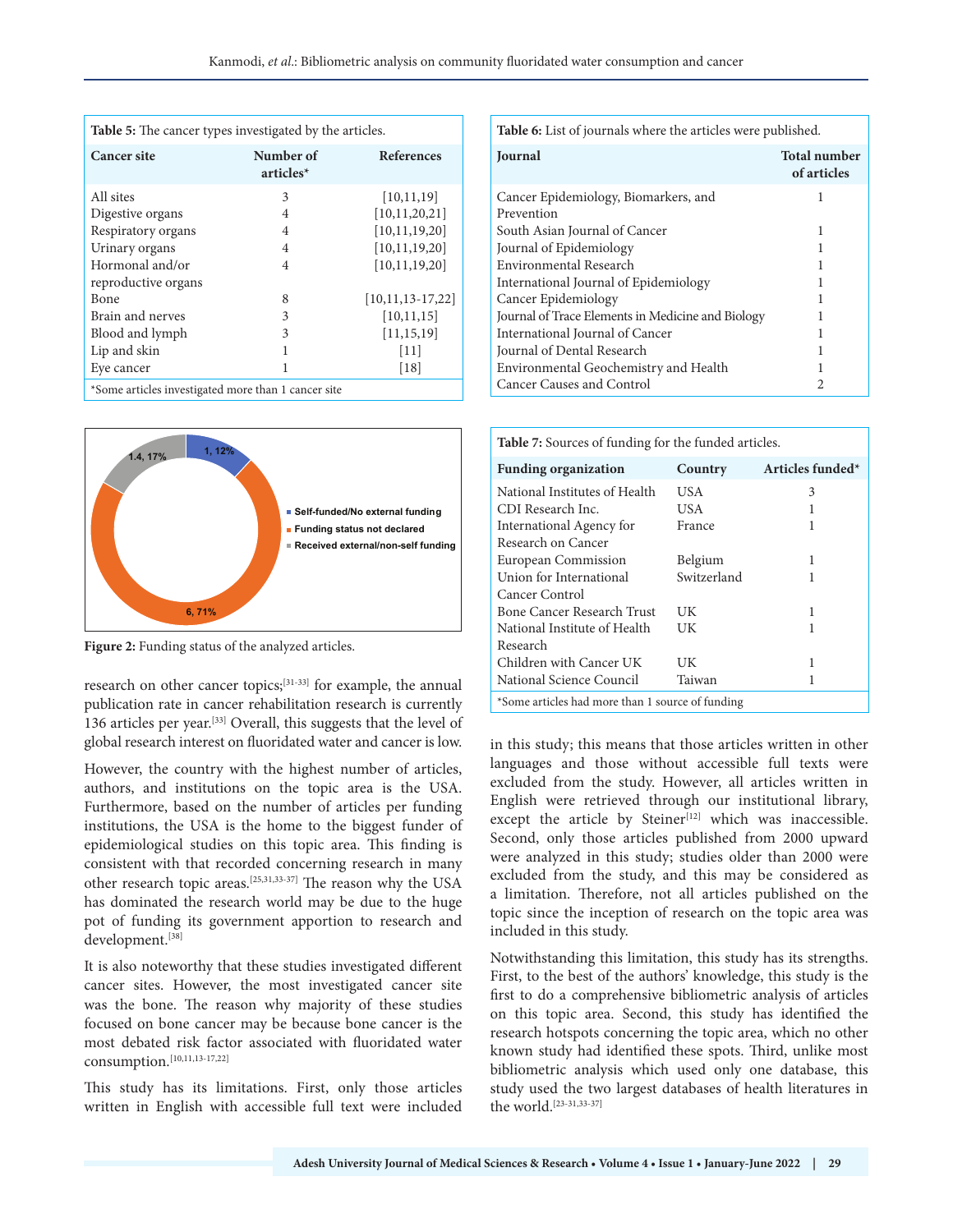# **CONCLUSION**

The volume of research investigating the relationship between community fluoridated water intake and cancer occurrence is very low, with zero output from several countries. Globally, the USA is the hottest spot for research on this topic area.

#### **Declaration of patient consent**

Patient's consent not required as there are no patients in this study.

#### **Financial support and sponsorship**

Nil.

#### **Conflicts of interest**

There are no conflicts of interest.

# **REFERENCES**

- 1. Pitts NB, Zero DT, Marsh PD, Ekstrand K, Weintraub JA, Ramos-Gomez F, *et al*. Dental caries. Nat Rev Dis Primers 2017;3:17030.
- 2. World Health Organization. Sugars and Dental Caries. Geneva: World Health Organization; 2022; Available from: https://www.who.int/news-room/fact-sheets/detail/sugarsand-dental-caries [Last accessed on 2022 May 20].
- 3. de Melo Costa S, Vasconcelos M, Abreu MH. Impact of dental caries on quality of life among adults resident in greater Belo Horizonte, State of Minas Gerais, Brazil. Cien Saude Colet 2013;18:1971-80.
- 4. Brandfass JT, Ulano AC, Nickerson JP, Bazylewicz MP. Dental caries on CT in the ER population: Prevalence and reporting practices. Emerg Radiol 2019;26:263-7.
- 5. O'Mullane DM, Baez RJ, Jones S, Lennon MA, Petersen PE, Rugg-Gunn AJ, *et al*. Fluoride and oral health. Community Dent Health 2016;33:69-99.
- 6. Centers for Disease Control and Prevention. Ten great public health achievements--United States, 1900-1999. MMWR Morb Mortal Wkly Rep 1999;48:241-3.
- 7. Mullen J. European Association for Paediatric Dentistry. History of water fluoridation. Br Dent J 2005;199 Suppl 7:1-4.
- 8. National Institute of Dental and Craniofacial Research. The Story of Fluoridation. National Institute of Dental and Craniofacial Research. Available from: https://www.nidcr. nih.gov/health-info/fluoride/the-story-of-fluoridation [Last accessed on 2022 May 20].
- 9. Aoun A, Darwiche F, Al Hayek S, Doumit J. The fluoride debate: The pros and cons of fluoridation. Prev Nutr Food Sci 2018;23:171-80.
- 10. Yang CY, Cheng MF, Tsai SS, Hung CF. Fluoride in drinking water and cancer mortality in Taiwan. Environ Res 2000;82:189-93.
- 11. Takahashi K, Akiniwa K, Narita K. Regression analysis of cancer incidence rates and water fluoride in the U.S.A. based on IACR/IARC (WHO) data (1978-1992). International

agency for research on cancer. J Epidemiol 2001;11:170-9.

- 12. Steiner GG. Cancer incidence rates and environmental factors: An ecological study. J Environ Pathol Toxicol Oncol 2002;21:205-12.
- 13. Blakey K, Feltbower RG, Parslow RC, James PW, Pozo B, Stiller C, *et al*. Is fluoride a risk factor for bone cancer? Small area analysis of osteosarcoma and Ewing sarcoma diagnosed among 0-49-year-olds in Great Britain, 1980-2005. Int J Epidemiol 2014;43:224-34.
- 14. Bassin EB, Wypij D, Davis RB, Mittleman MA. Age-specific fluoride exposure in drinking water and osteosarcoma (United States). Cancer Causes Control 2006;17:421-8.
- 15. Archer NP, Napier TS, Villanacci JF. Fluoride exposure in public drinking water and childhood and adolescent osteosarcoma in Texas. Cancer Causes Control 2016;27:863-8.
- 16. Kharb S, Sandhu R, Kundu ZS. Fluoride levels and osteosarcoma. South Asian J Cancer 2012;1:76-7.
- 17. Levy M, Leclerc BS. Fluoride in drinking water and osteosarcoma incidence rates in the continental United States among children and adolescents. Cancer Epidemiol 2012;36:e83-8.
- 18. Schwartz GG. Eye cancer incidence in U.S. states and access to fluoridated water. Cancer Epidemiol Biomarkers Prev 2014;23:1707-11.
- 19. Sezgin BI, Onur ŞG, Menteş A, Okutan AE, Haznedaroğlu E, Vieira AR. Two-fold excess of fluoride in the drinking water has no obvious health effects other than dental fluorosis. J Trace Elem Med Biol 2018;50:216-22.
- 20. Crnosija N, Choi M, Meliker JR. Fluoridation and county-level secondary bone cancer among cancer patients 18 years or older in New York State. Environ Geochem Health 2019;41:761-8.
- 21. Menya D, Maina SK, Kibosia C, Kigen N, Oduor M, Some F, *et al*. Dental fluorosis and oral health in the African Esophageal cancer corridor: Findings from the Kenya ESCCAPE casecontrol study and a pan-African perspective. Int J Cancer 2019;145:99-109.
- 22. Kim FM, Hayes C, Burgard SL, Kim HD, Hoover RN; National Osteosarcoma Etiology Group, *et al*. A case-control study of fluoridation and osteosarcoma. J Dent Res 2020;99:1157-64.
- 23. Zhang J, Cenci J, Becue V, Koutra S, Ioakimidis CS. Recent evolution of research on industrial heritage in Western Europe and China based on bibliometric analysis. Sustainability 2020;12:5348.
- 24. Ahmad P, Slots J. A bibliometric analysis of periodontology. Periodontol 2000 2021;85:237-40.
- 25. Akmal M, Hasnain N, Rehan A, Iqbal U, Hashmi S, Fatima K, *et al*. Glioblastome multiforme: A bibliometric analysis. World Neurosurg 2020;136:270-82.
- 26. Železnik D, Blažun Vošner H, Kokol P. A bibliometric analysis of the Journal of Advanced Nursing, 1976-2015. J Adv Nurs 2017;73:2407-19.
- 27. Brandt JS, Hadaya O, Schuster M, Rosen T, Sauer MV, Ananth CV. A bibliometric analysis of top-cited journal articles in obstetrics and gynecology. JAMA Netw Open 2019;2:e1918007.
- 28. Yang Q, Yang D, Li P, Liang S, Zhang Z. A bibliometric and visual analysis of global community resilience research. Int J Environ Res Public Health 2021;18:10857.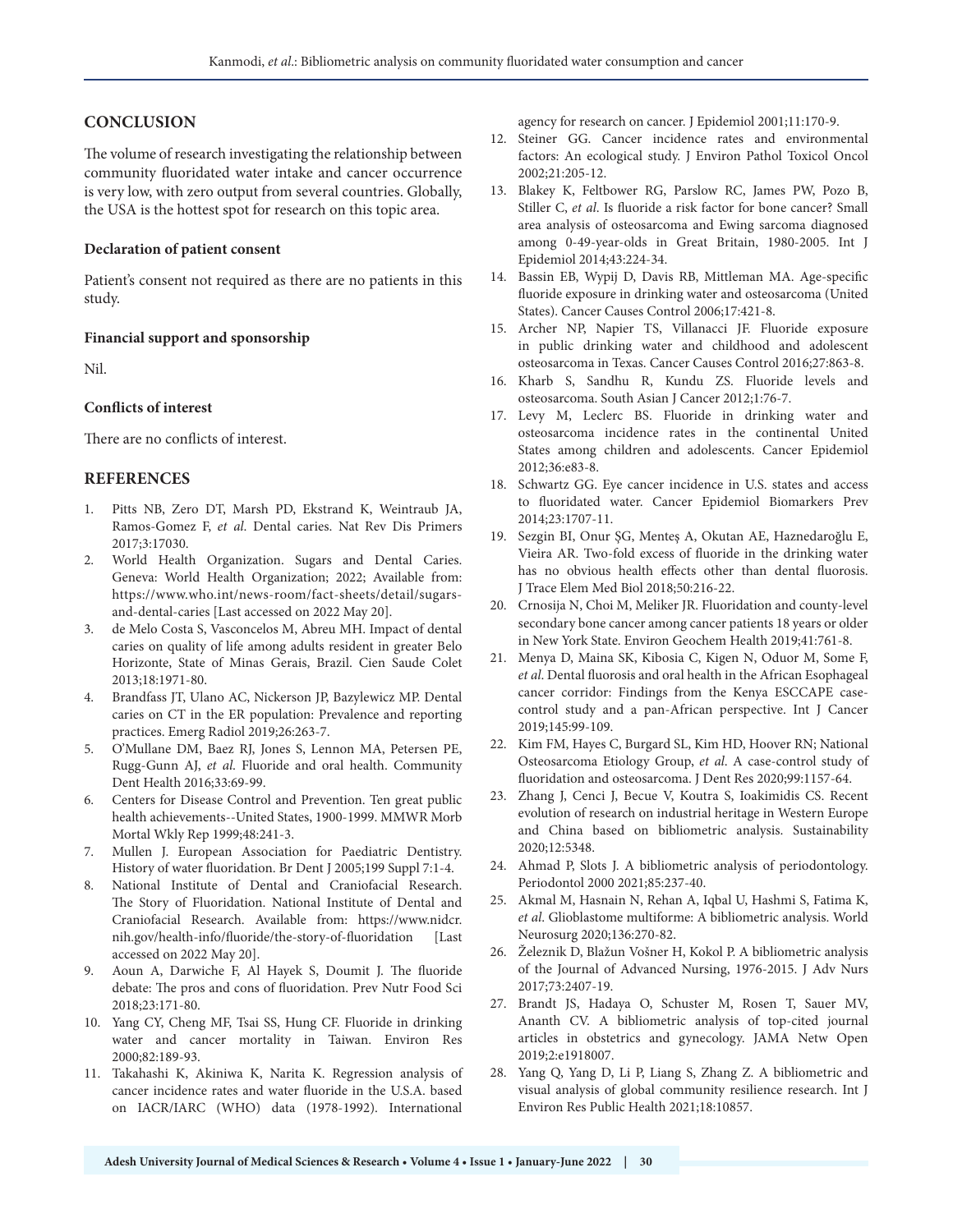- 29. Chen W, Geng Y, Zhong S, Zhuang M, Pan H. A bibliometric analysis of ecosystem services evaluation from 1997 to 2016. Environ Sci Pollut Res Int 2020;27:23503-13.
- 30. Zhang Y, Lim D, Yao Y, Dong C, Feng Z. Global research trends in radiotherapy for gliomas: A systematic bibliometric analysis. World Neurosurg. 2022;161:e355-62.
- 31. Çınar İO. Bibliometric analysis of breast cancer research in the period 2009-2018. Int J Nurs Pract 2020;26:e12845.
- 32. Teles RH, Yano RS, Villarinho NJ, Yamagata AS, Jaeger RG, Meybohm P, *et al*. Advances in breast cancer management and extracellular vesicle research, a bibliometric analysis. Curr Oncol 2021;28:4504-20.
- 33. Stout NL, Alfano CM, Belter CW, Nitkin R, Cernich A, Siegel KL, *et al*. A bibliometric analysis of the landscape of cancer rehabilitation research (1992-2016). J Natl Cancer Inst 2018;110:815-24.
- 34. Mainwaring A, Bullock N, Ellul T, Hughes O, Featherstone J. The top 100 most cited manuscripts in bladder cancer: A bibliometric analysis (review article). Int J Surg

2020;75:130-8.

- 35. Powell AG, Hughes DL, Wheat JR, Lewis WG. The 100 most influential manuscripts in gastric cancer: A bibliometric analysis. Int J Surg 2016;28:83-90.
- 36. Gao Y, Shi S, Ma W, Chen J, Cai Y, Ge L, *et al*. Bibliometric analysis of global research on PD-1 and PD-L1 in the field of cancer. Int Immunopharmacol 2019;72:374-84.
- 37. Zhao Z, Tang X, Mu X, Zhao H. Bibliometric analysis of the 100 most cited articles on cervical cancer radiotherapy. Medicine (Baltimore) 2020;99:e22623.
- 38. US News. The Big Spenders in Research and Development. Available from: https://www.usnews.com/news/best-countries/ articles/2018-11-09/these-countries-are-the-top-spenders-onresearch-and-development [Last accessed on 2022 May 23].

**How to cite this article:** Kanmodi KK, Ojo TO, Nnyanzi LA, Alimi OD. A bibliometric analysis of epidemiological studies investigating the relationship between community fluoridated water consumption and human cancers. Adesh Univ J Med Sci Res 2022;4:25-32.

| Appendix 1: List of authors of the included epidemiological studies, affiliations, and total publications. |                  |                                                                                |                              |
|------------------------------------------------------------------------------------------------------------|------------------|--------------------------------------------------------------------------------|------------------------------|
| S. No.                                                                                                     | <b>Authors</b>   | <b>Affiliations</b>                                                            | <b>Total</b><br>publications |
| 1.                                                                                                         | Yang C           | Kaohsiung Medical College, Taiwan                                              | 1                            |
| 2.                                                                                                         | Cheng M          | Kaohsiung Medical College, Taiwan                                              | 1                            |
| 3.                                                                                                         | Tsai S           | Kaohsiung Medical College, Taiwan                                              | 1                            |
| 4.                                                                                                         | Hung C           | Kaohsiung Medical College, Taiwan                                              | 1                            |
| 5.                                                                                                         | Takahashi K      | University of Tokyo, Japan                                                     | 1                            |
| 6.                                                                                                         | Akiniwa K        | Okinawa Dental Clinic, Japan                                                   | 1                            |
| 7.                                                                                                         | Narita K         | Smon Medical Center, Japan                                                     | 1                            |
| 8.                                                                                                         | <b>Blakey K</b>  | Newcastle University, UK                                                       | 1                            |
| 9.                                                                                                         | Feltbower RG     | University of Leeds, UK                                                        | 1                            |
| 10.                                                                                                        | Parslow RC       | University of Leeds, UK                                                        | 1                            |
| 11.                                                                                                        | James PW         | Newcastle University, UK                                                       | 1                            |
| 12.                                                                                                        | Pozo BG          | Newcastle University, UK, and Andalusian Health Service, Spain                 | 1                            |
| 13.                                                                                                        | Stiller C        | University of Oxford, UK                                                       | $\mathbf{1}$                 |
| 14.                                                                                                        | Vincent TJ       | University of Oxford, UK                                                       | 1                            |
| 15.                                                                                                        | Norman P         | University of Leeds, UK                                                        | 1                            |
| 16.                                                                                                        | McKinney PA      | University of Leeds, UK                                                        | 1                            |
| 17.                                                                                                        | Murphy MF        | University of Oxford, UK                                                       | 1                            |
| 18.                                                                                                        | Craft AW         | Newcastle University, UK                                                       | 1                            |
| 19.                                                                                                        | McNally RJQ      | Newcastle University, UK                                                       | 1                            |
| 20.                                                                                                        | <b>Bassin EB</b> | Harvard University, USA                                                        | 1                            |
| 21.                                                                                                        | Wypij D          | Harvard University, USA, and Children's Hospital, USA                          | 1                            |
| 22.                                                                                                        | Davis RB         | Harvard University, USA, and Beth Israel Deaconess Medical Center, USA         | 1                            |
| 23.                                                                                                        | Mittleman MA     | Harvard University, USA, and Beth Israel Deaconess Medical Center, USA         | 1                            |
| 24.                                                                                                        | Archer NP        | Texas Department of State Health Services, USA                                 | 1                            |
| 25.                                                                                                        | Napier TS        | Texas Department of State Health Services, USA                                 | 1                            |
| 26.                                                                                                        | Villanacci JF    | Texas Department of State Health Services, USA                                 | 1                            |
| 27.                                                                                                        | Kharb S          | Pandit Bhagwat Dayal Sharma Post Graduate Institute of Medical Sciences, India | 1                            |
| 28.                                                                                                        | Sandhu R         | Pandit Bhagwat Dayal Sharma Post Graduate Institute of Medical Sciences, India | 1                            |
| 29.                                                                                                        | Kundu ZS         | Pandit Bhagwat Dayal Sharma Post Graduate Institute of Medical Sciences, India | 1                            |
| 30.                                                                                                        | Levy M           | Institut national de santé publique du Québec, Canada                          | $\mathbf{1}$                 |

# **APPENDIX**